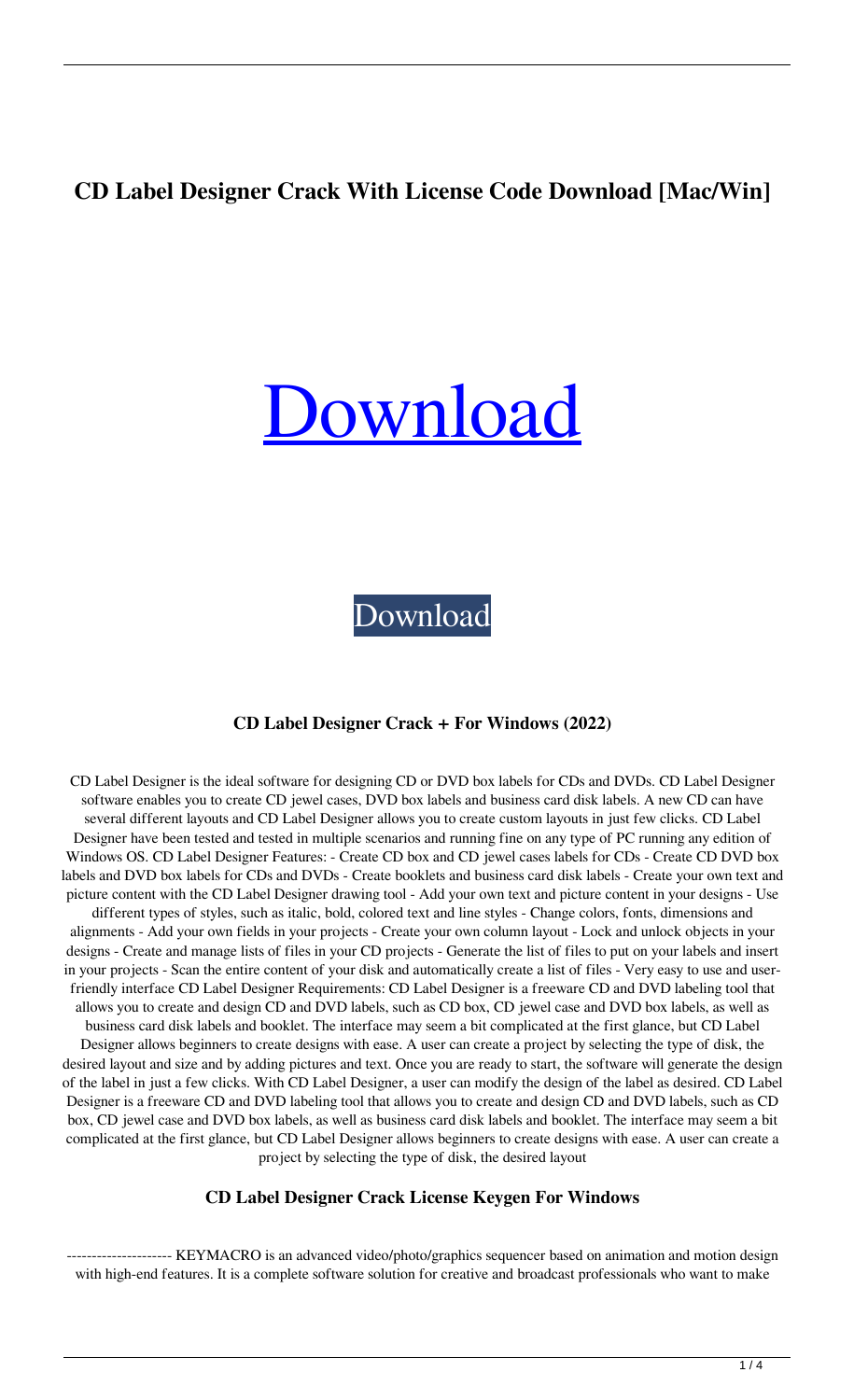quick and fluid visual effects of the highest quality. KEYMACRO is a product of MageWare (www.mageware.com). The development of the software began in 1997 at the renowned "Studio Lino", (www.studiolino.com). As of this writing, some remarkable KEYMACRO releases are Studio KeyMacro 5.0, Studio KeyMacro Producer 3.1, Studio KeyMacro 3.5, Studio KeyMacro Producer 3.1, and Studio KeyMacro 5.0 Producer. KEYMACRO's tools are based on proprietary technology, and its most important features allow users to work with images in almost any way they want: create animations, blur, resize, do retouching, change colors and much more. KEYMACRO enables you to use various effects and tools such as transparencies, stretch effects, resize, layers, various blending methods and a large selection of effects in a simple and elegant interface. The application features very high compatibility with other programs in the industry. Its proprietary technology allows users to work with different formats of images and videos. KEYMACRO can be used by both beginners and professionals. Whether you are just starting out in the industry or an advanced user, KEYMACRO enables you to create professional looking videos and images for your business or personal projects. KEYMACRO allows you to customize your work flow in numerous ways, such as by providing you with various templates to apply to your files, customizing the file and video format, and allowing you to apply effects to your videos and images. KEYMACRO allows you to select a unique sequence in any order, and in some instances, select only the parts of the sequence you want to use. The KeyMacro Designer can be used to select images and add animation to them. KEYMACRO 5.0 Designer is compatible with Windows 98, ME, 2000, NT, XP and Vista. KEYMACRO's interface is user-friendly, and the program can be easily set up, once the user has mastered it. KeyMacro 5.0 Designer provides a wizard-based interface to help beginners configure their projects. KeyMacro can be used to do a lot of different things such as editing the images and videos. Key 81e310abbf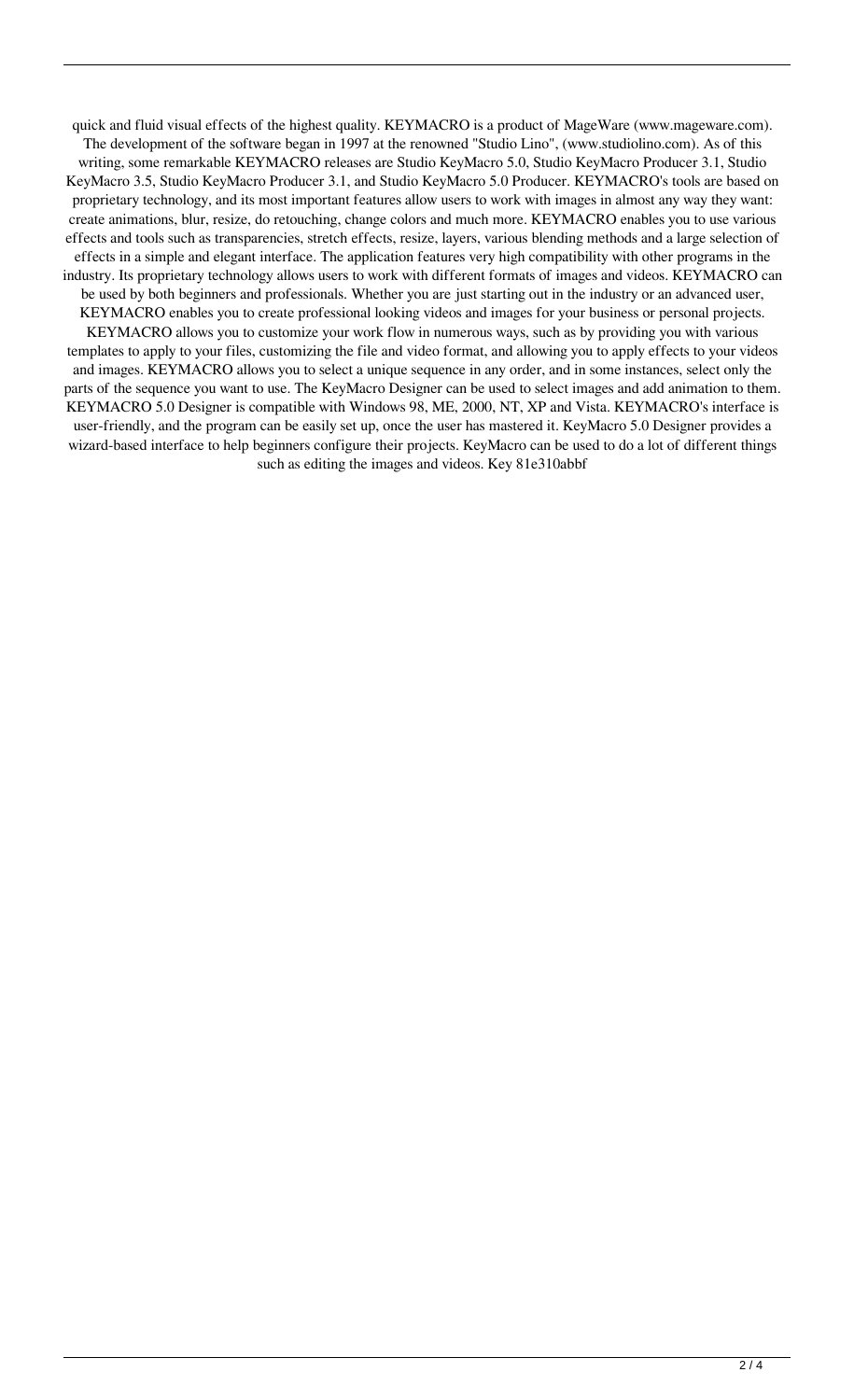## **CD Label Designer Crack Download**

LabelMaker CD/DVD Label Designer is a professional application for creating CD or DVD labels that enable you to create unlimited jewel cases, booklets, business card disk labels and DVD box labels. New concepts LabelMaker CD/DVD Label Designer does away with the traditional CD label/CD jewel case and DVD jewel case concepts, while still offering all the customizability and wide configuration options that you need to create the most brilliant labels. Using LabelMaker CD/DVD Label Designer, you can add columns, set new backgrounds and lock objects as well as add or remove custom fields. You can even add folders that will be listed on every label. Furthermore, LabelMaker CD/DVD Label Designer allows you to save your personal style, so you won't have to start from scratch every time you want to design a new CD or DVD. LabelMaker CD/DVD Label Designer gives you the ability to create labels for one-disc CD or DVD and 4-disc CD or DVD. Main features: - Create CD or DVD labels with 1 to 8 labels per page - Create booklets with CD and DVD jewel cases - Create a set of DVD jewel cases - Create unlimited DVD box labels - Choose from five different customizable templates for your labels - Set different background images - Lock and unlock objects for customization - Print labels of various sizes - Create a set of business card disk labels - Add custom fields for your labels - Add folder or list to every label - Index file of the entire disk and create a file list - Add custom text and shapes - Edit your labels using the thousands of colors available - Customize the formatting of your fonts and fonts colors - Change font and color using the "Formatting bar" - Add audio files and automatically extract information - Define or update your custom fields - Choose between the traditional CD or DVD concepts and the latest new concept - Create a "Personal Style" to save your personal look - Optimize the labels for any monitor and printer - Print your labels in different sizes - Create video or audio labels - Print your labels as both CD and DVD - Save each page as a separate file - Print a set of labels in one session - Reduce paper usage and waste - Save and reuse your templates - Extract information from any disc file - Import your own images and color them - Choose between the 9.5" x 4.25" or

### **What's New in the CD Label Designer?**

◦ Homepage CD Label Designer can be used to create CD labels. The CD label design consists of several objects, inlcuding the front, back, spine, booklet or DVD box. ◦ 1 Template The only object to be created is a template. You can use a real CD for this. The template is composed by a table of textboxes. You can add text or shapes to this table, as well as remove them. ◦ 2 Insert In order to add elements to your template, you need to insert the proper object into the table. You can add pictures, textboxes, shapes, and even text above the picture. • You can specify the size and format of the pictures. ◦ 3 Delete You can select any object, and delete it from the table. ◦ 4 Properties CD Label Designer has a properties page that displays all the properties of each object. The properties page displays the image in the picture, the text and background color. ◦ 5 Layout You can reorder the objects by dragging and dropping them. You can select any object and change its size. The layout page displays the picture, textbox, background and width and height of the selected object. ◦ 6 Dialogs CD Label Designer has a dialogs page that displays a list of all the dialogs available. Selecting a dialog shows the configuration page for the object. If you select a new object, it will automatically be added to the table and placed on the layout. The user interface (UI) is very simple and straight forward. After you have learned the basics, you can configure CD Label Designer to suit your needs, then you can add your own pictures, fonts and all your other creative design ideas. CD Label Designer offers many different layouts for any type of project. In order to create a new project, click on the New icon. On the New project page, select the disk drive or the folder containing the project. Then, click OK. Now, click on the Select icon. Click on the desired drive and select the project file to open it. After you have set up a new project, click on the CD icon to insert a new project. Click on the CD icon. Click on the Disk or Folder icon to select the drive containing the disk you wish to add to the project. When you have selected the drive, the option File System will be displayed. Click on the File System icon. Note: ◦ If you have placed the project on an external hard drive, you will need to open the project file. ◦ Click on the folder icon if the project file is inside the folder containing the project. Now click on the Save icon. Type a name and click Save. If you wish to change the language of the